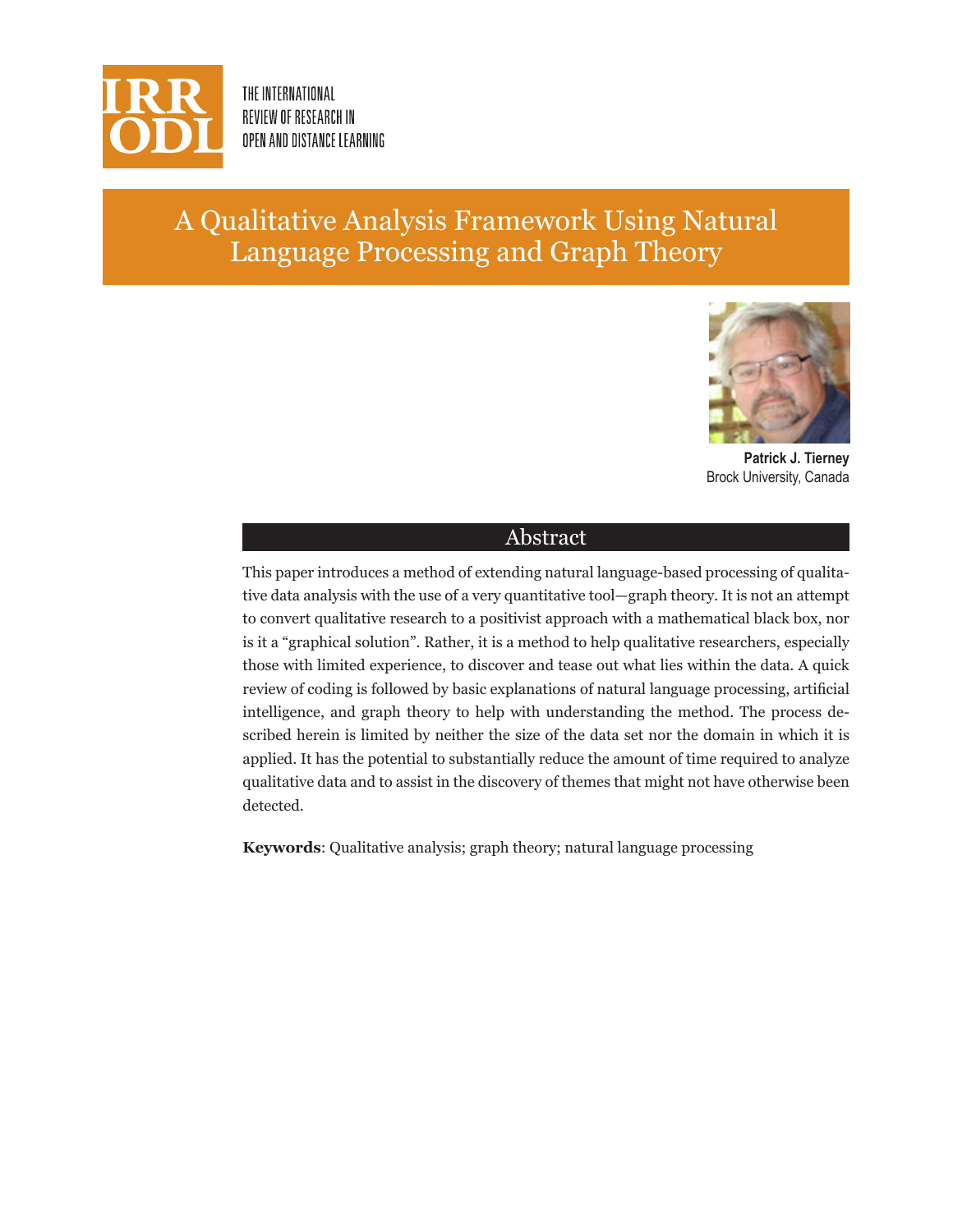Qualitative research is often seen by quantitative researchers as not presenting the positivist rigor that is found in quantitative studies because of its subjectivity and its dependence on "an investigator's own style of rigorous empirical thinking, along with the sufficient presentation of evidence and careful consideration of alternative interpretations" (Yin, 2009, p. 127). A number of software applications exist to make the often copious amount of data more manageable for the analyst, but they are mostly assistive, tracking the asignation of codes and categories to specific entities in the data, but are still dependent on the inferential capabilities of the researcher-analyst. In recent years, a new class of software applications has become available that use natural language processing (NLP) as a first step in reducing the subjective nature of qualitative analysis. Some of these applications have introduced graph theory in representing the data. This report describes an analytical process developed for a recent study that incorporated techniques from standard coding processes to include the use of graph theory. The process was developed during a recent study that explored the use of distance education (DE) technologies to support lifestyle change (Tierney, 2011). Qualitative data generated during the study were limited to the transcripts from semistructured qualitative interviews. However, the methods described herein are not limited to interview analysis, particularly in the distance-learning domain. DE researchers have long used text from discussion forums in their studies, which can represent a copious amount of information when examining threads spanning an entire semester or multiple semesters. In much the same way, social media (e.g., Facebook and Twitter) represent another vast source of data. Standard coding methods require substantial investments of time and resources, which may not always be available to researchers.

The methods herein were not used as a graphical method with deterministic outcomes per se. Rather, they assisted the qualitative researcher to visualize relationships within the data. The result was a process which may hold promise in analyzing and understanding data more quickly and in presenting a form of qualitative analysis that has some aspects of positivism, but still allows the researcher the ability to examine data and provide an understanding that can only be gained through qualitative inquiry.

# Literature Review

This section provides a brief overview of the domains that form part of the new approach to qualitative data analysis, starting with the domain of quantitative text analysis. A very brief review of coding is followed by an introduction to natural language processing and its relationship to artificial intelligence and a review of the pertinent areas of graph theory. The section ends with a survey of existing software applications for computer-assisted qualitative analysis software (CAQDAS).

# Quantitative Text Analysis

Evans (1996) provided a review of the state of computer-assisted analysis of text and images in the mid-1990s. At the time,

developers of software for qualitative data analysis [had]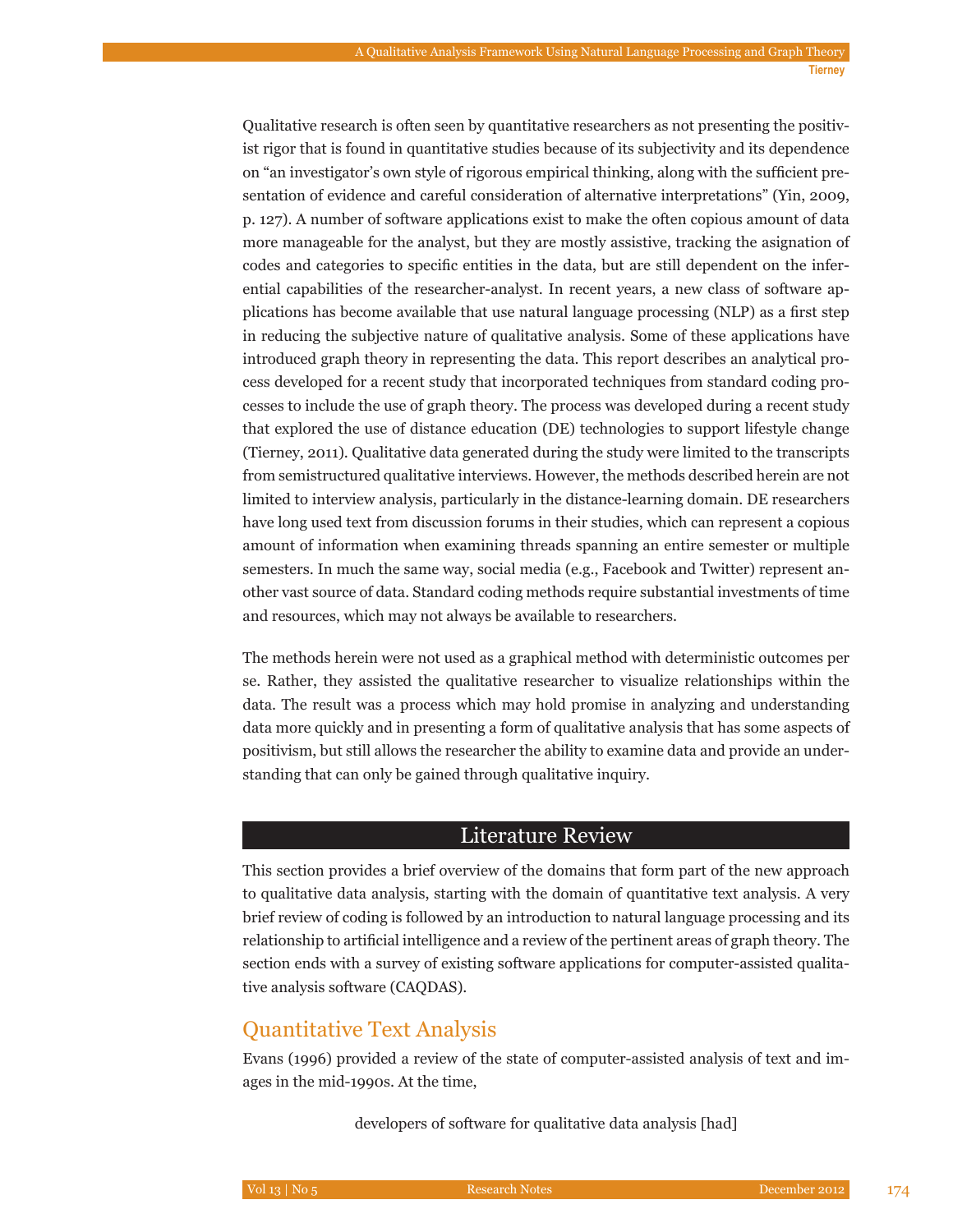long known that it is most appropriate to view computers as tools with which to support rather than replace human coders, especially when so few tools exist[ed] to automate sophisticated analysis procedures. (p. 271)

However, most of his discussions in that paper dealt with quantitative rather than qualitative approaches to text and image analysis. It is unclear whether his decision to not foray into the qualitative aspects of the tools and techniques reviewed was due to positivist leanings, whether his own or the research community at the time. After all, qualitative research had only taken firm hold just a few years before, following the paradigm wars of the 1980s (Denzin & Lincoln, 2011, p. 1).

Roberts (2000) provided some history on the origins of quantitative text analysis, recounting the results of a 1955 conference of Harvard University which developed the contingency analysis method:

> The first step in a contingency analysis involves counting occurrences of content categories within sampled blocks of text. This produces a data matrix ... with distinct content categories (or themes) heading the columns, unique text blocks heading the rows, and counts of occurrences (of theme within block) in the cells. The analysis proceeds by computing a matrix of associations between pairs of themes. Finally, the researcher develops (usually post hoc) explanations of why some themes co-occurred and why others were disassociated (i.e., negatively associated). (pp. 260-261)

The contingency analysis method assists the researcher in keeping track of relationships between textual elements and emerging themes, but at its heart it is still a quantitative method, relying entirely on the researcher to provide the meaning within the text.

# Coding Qualitative Data

Qualitative researchers often use broad ideas, themes, or concepts as tools for making generalizations. The analysis of this data can have nonvariable concepts or nominal-level variables (Neuman, 2006, p. 459). New or refined concepts are grounded in the data. Because concept formation is an integral part of qualitative data analysis and begins during data collection, "conceptualization is one way that a qualitative researcher organizes and makes sense" (p. 460). Data coding is used to assist this conceptualization process. Neuman (2006, p. 460) cites the description of codes by Miles and Huberman (1994, p. 56):

> Codes are tags...for assigning units of meaning to the descriptive or inferential information compiled during a study. Codes usually are attached to "chunks" of varying size—words, phrases, sentences or whole paragraphs, connected or unconnected to a specific setting.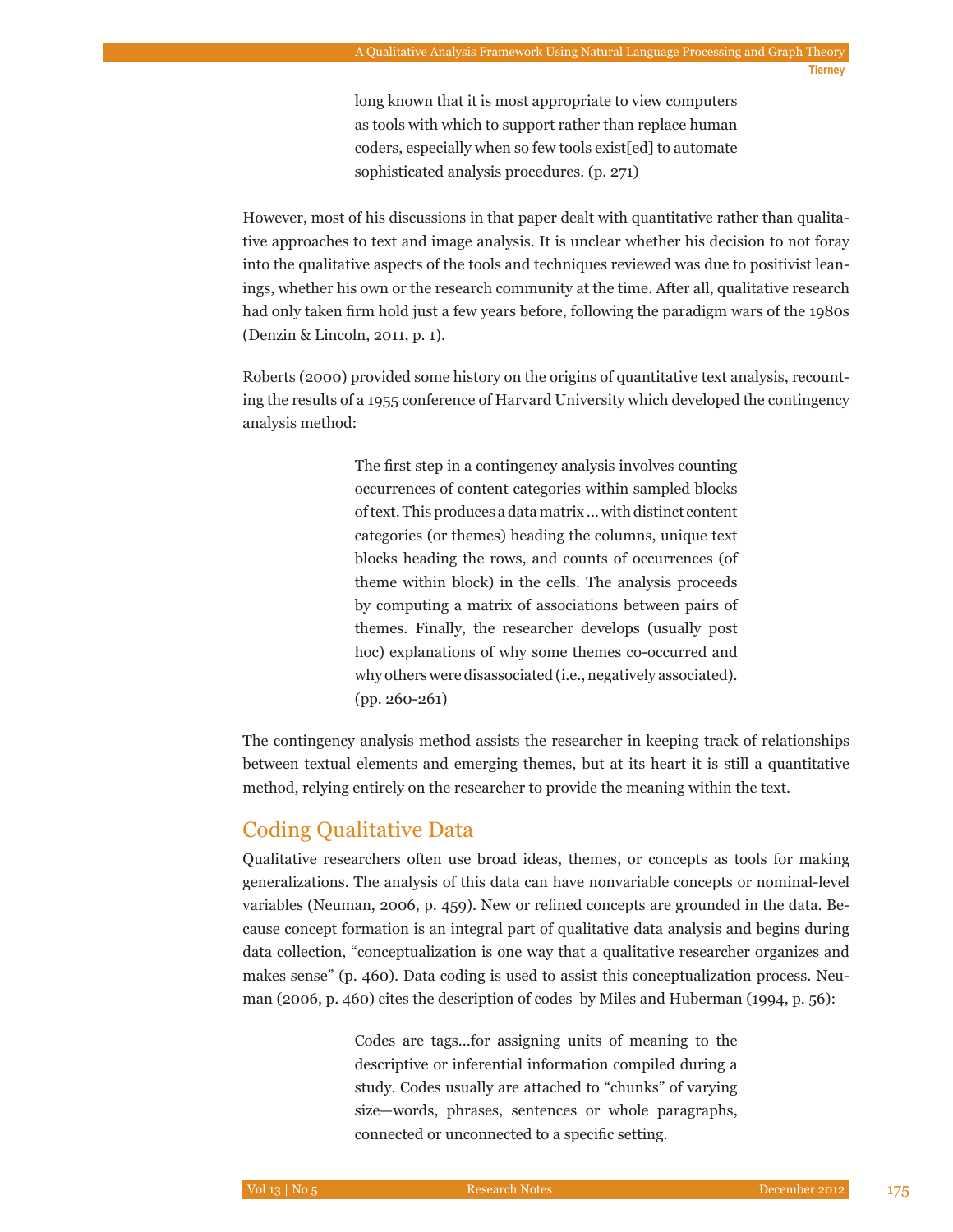Neuman identifies Strauss (1987) as having defined the coding process, made up of three distinct kinds of qualitative data coding. (Neuman [2006, p. 460] also reiterates the Strauss [1987, p. 55] warning that "coding is the most difficult operation for inexperienced researchers to understand and to master.") The three coding types are open, axial, and selective, and are sequential. In the first step, *open coding*, the researcher examines the data to condense them into preliminary analytic categories or codes (Neuman, 2006, p. 461). The next step, *axial coding*, requires the researcher to organize the codes, link them, and discover key analytic categories (p. 462). In the final step, *selective coding*, the researcher examines previous codes to identify and select specific passages that will support the conceptual coding categories that were previously developed (p. 464).

Large data sets "require considerable manual effort to analyze as researchers read and reread the data to locate evidence to support or refute their theories" (Crowston, 2010, p. 1). However, most qualitative data analysis software packages primarily track the manual conceptualizations and categorization performed by the researcher; they do not assist with the conceptualization process itself.

# Natural Language Processing

"Natural language," as the terms suggests, is language spoken or written by humans, as opposed to a language used to program or communicate with computers. Natural language processing (NLP) falls under the rubric of artificial intelligence (AI), which is the subfield of computer science concerned with the concepts and methods of symbolic inference by computer and symbolic knowledge representation for use in making inferences. Natural language understanding by computers is one of the hardest problems of artificial intelligence due to the complexity, irregularity and diversity of human language, and the philosophical problems of meaning (natural language, n.d.). AI can be seen as an attempt to model aspects of human thought on computers (artificial intelligence, n.d.). (This report does not attempt to explain the very complex computational theories, processes, or algorithms that underpin NLP software. Instead, NLP applications are treated as a black box, with a brief description of how a qualitative researcher would use NLP software.)

In its current state of development, the setup and use of AI-based software can be tedious and time-consuming because these technologies (e.g., speech and speaker recognition, biometric-based identification such as fingerprint and face recognition, and retinal scanning) require training prior to processing input data. Crowston, Allen, and Heckman (2011, p. 2) studied two methods for training NLP software. In each approach, a portion of the data set is used for training purposes, with the remainder being used to inform the research project. The first is a *rules-based* approach which is knowledge-based, analyzing linguistic phenomena that occur within text using syntactic, semantic, and discourse information. The researcher iteratively constructs coding rules for the most abundant and obvious examples for each code. Training occurs as the rules are progressively refined for coverage and accuracy. The second approach involves *machine-learning* (ML) algorithms to "automatically learn the complex patterns underlying the extraction decisions based on statistical and se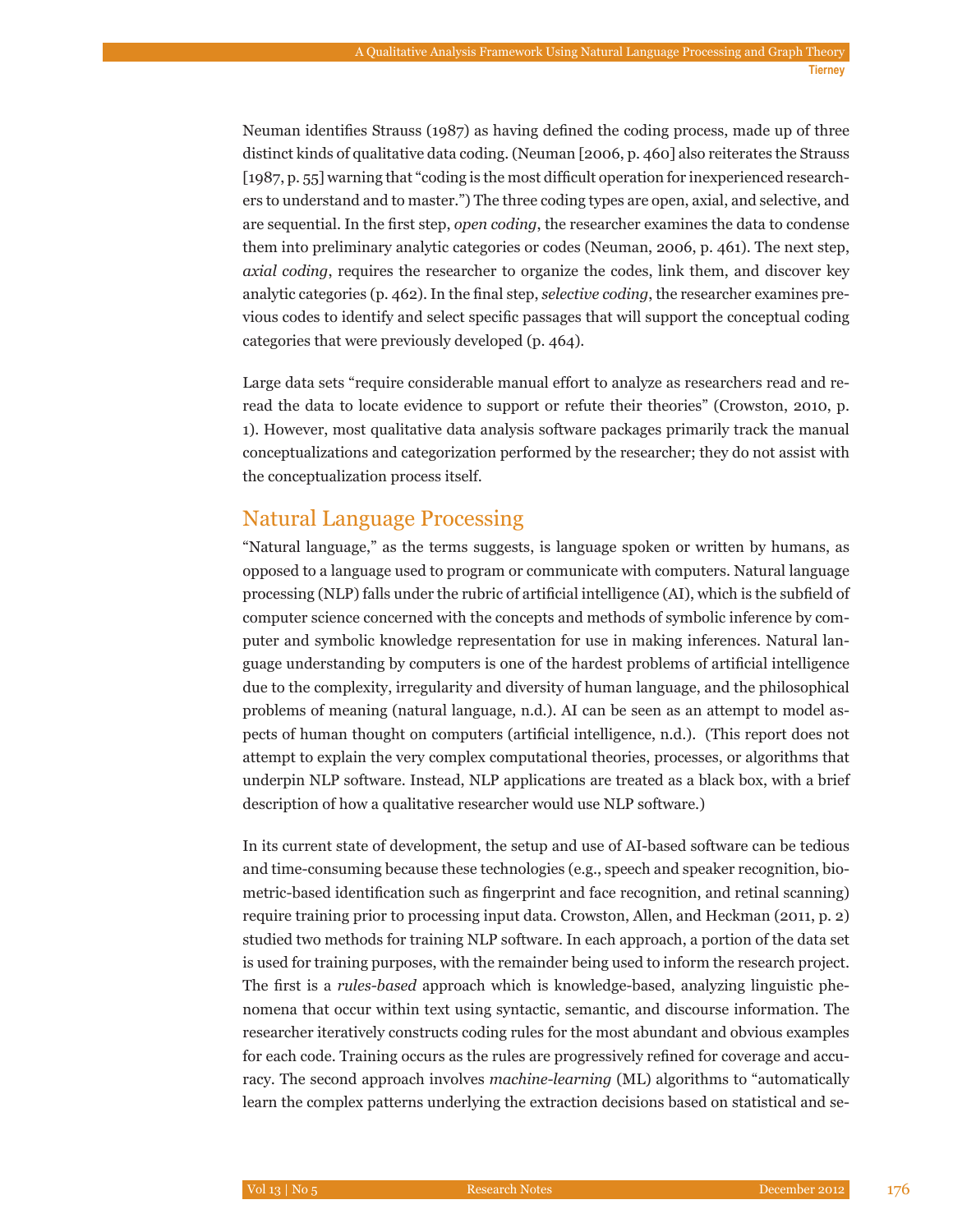mantic features identified in textual data" (p. 2). Crowston et al. determined that, compared to manual rule writing, the ML process was more automatic: Training data is used to train a classifier using a machine-language algorithm that infers rules for extraction using features within the dataset itself. However, in practical terms, "human coders would still have to be used to code an initial set of data for training, but from there the trained classifier could be used to infer the code labels for the rest of the data automatically, allowing coders to shift their attention to checking the machine-coded data to further improve precision, focusing on the most important and nonautomatable job of making sense of the data.

# Graph Theory

One NLP-based qualitative analysis software package uses graphs, mathematical structures used to model pair wise relations between objects from a certain collection, as one technique for representing the relationships between categories developed during analysis. Graph theory is the study of graphs and how they can be used to solve or sometimes only understand what are often very complex problems. In fact, there are graphs for which a general solution is not available, only a subset that bound by very specific conditions can be solved.

A graph refers to a collection of *vertices* or *nodes* and a collection of *edges* that connect pairs of vertices. The edges represent relationships amongst the nodes (Manber, 1989, p. 83). Any subset of a graph's nodes and edges is called a *subgraph*. Using the simple components of nodes and edges, graphs can be used to model a large variety of both natural and human-made structures and situations.

As with all other branches of mathematics, graph theory uses very specific terminology. Graphs can be *directed*, where the relationship between the joined vertices is unidirectional and the edges are represented with an arrow. In *undirected* graphs, the relationship between the joined vertices is bi-directional, represented simply with a line (Figure 6a). An additional property of edges is that they can have a *weight* associated with them: a numerical value that quantifies the relationship of the two nodes joined by the edge (Figure 6d). Weights are sometimes referred to as *costs*. For example, the weight can represent properties such as distance, frequency, resistance, or flow.

An important aspect of graphs, which influences their analysis, is the connectedness of the vertices. A pair of vertices is *connected* if there is a path (i.e., edge) between them. In a *connected graph*, every pair of vertices are connected (Figure 1a). A *closed walk* in a graph is a path of nodes and edges between a vertex and itself (Figure 1b). A closed walk in which no edges repeat is a *circuit* (Figure 6c). A *cycle* is a circuit with no repeated vertices (Balakrishnan, 1997, p. 29; Figure 1c); an *acyclic graph* has no cycles. A specialized form of graph addressed in this report is the *tree,* a connected acyclic graph.

A lengthy discussion of the mathematics involved in studying and analyzing graphs is beyond the scope of this report. However, certain algorithms pertaining to trees are germane to the discussion because these constructs can identify relationships across entire data sets that might not be evident to all observers. A *spanning tree* of a connected, undirected graph is a tree composed of all the vertices and some (or all) of the edges in the graph (Figure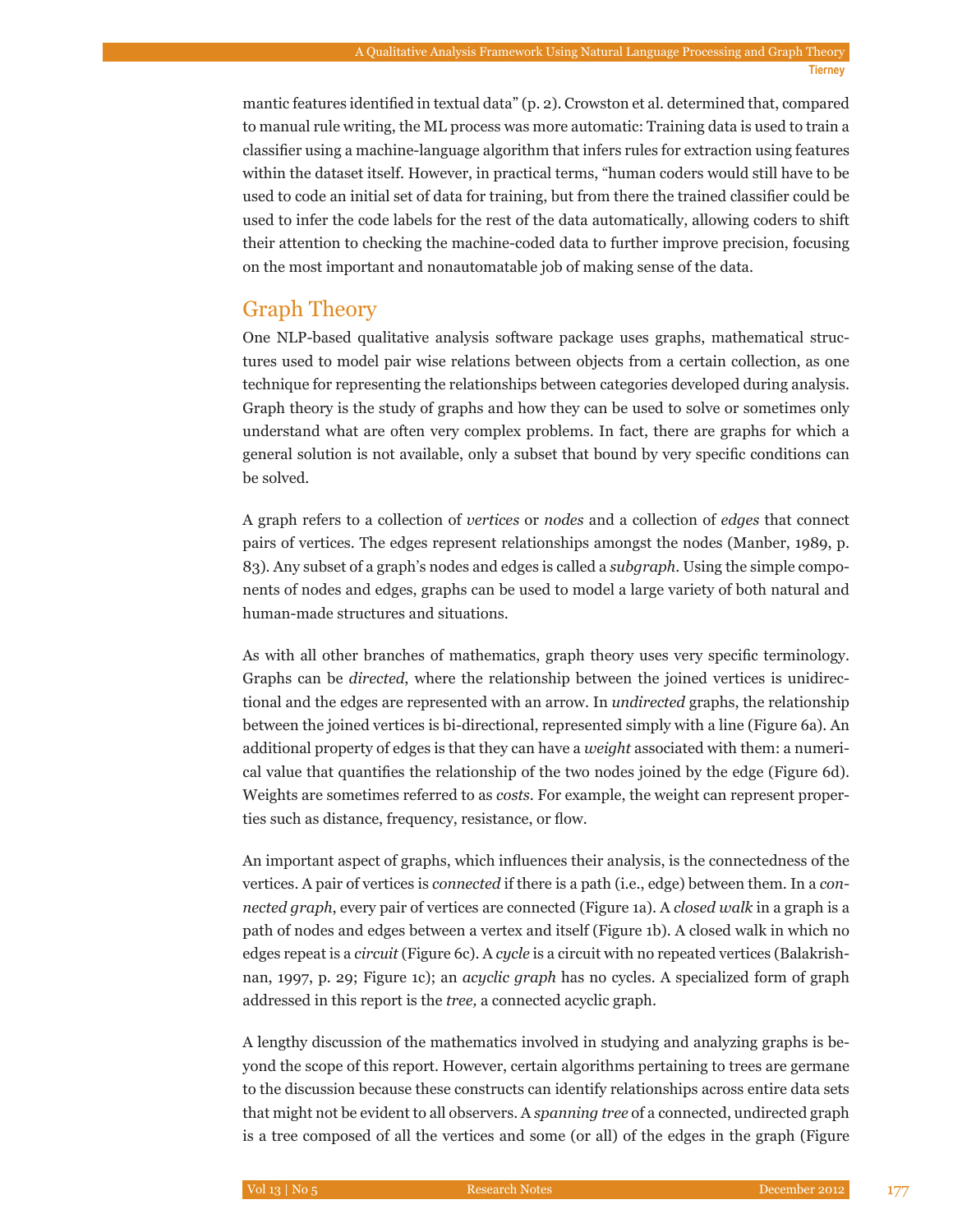1d). Prim's algorithm (Manber, 1989, p. 208; Balakrishnan, 1997, p. 94) is used to find the *minimum weight spanning tree* within an undirected graph. Such a construct defines the acyclic subgraph that connects all the vertices of the graph at minimal cost (Figure 1e). In a subsequent section, a *maximum weight spanning tree* connects all the vertices of the graph at maximal cost (Figure 1f).



*Figure 1.* Graph terminology: a) Connected graph; b) closed walk  $(3-4-2-1-3)$ ; c) Cycle  $(4-1-2-3-4)$ ; d) spanning tree; e) minimal cost spanning tree; f) maximal cost spanning tree.

# Computer-Assisted Qualitative Data Analysis

Many qualitative researchers use electronic spreadsheet software (e.g., OpenOffice/Libre-Office Calc, Microsoft Office Excel) to assist with managing the coding of qualitative data. Such applications aid in the capture of codes and categories, searching data associated with specific codes and categories, and the generation of histograms and other frequency representations. The ubiquity of such applications and their relatively low cost—OpenOffice/ LibreOffice Calc are open source, making them available at no cost—plays a substantial role in their widespread use, particularly among student researchers.

There are several software tools specifically designed for qualitative data analysis (QDA), such as Atlas.ti and Nvivo.

> [They] manage the traditional processes of manual coding and support retrieval of coded segments (Richards, 2002)....[Some] offer capabilities for automatic coding such as supporting automated searches for keywords or regular expressions but no support for semantic or higher levels of language. (Crowston, Allen, & Heckman, 2011, p. 5)

Hence, any further development of meaning that may be found in the data becomes an inductive process for which QDA tools provide no direct assistance. Some packages (e.g., Atlas.ti) are able to present network views of the data, but these views do not provide a visualization of the frequency codes or categories nor do they report the strength/weight of the relations between codes.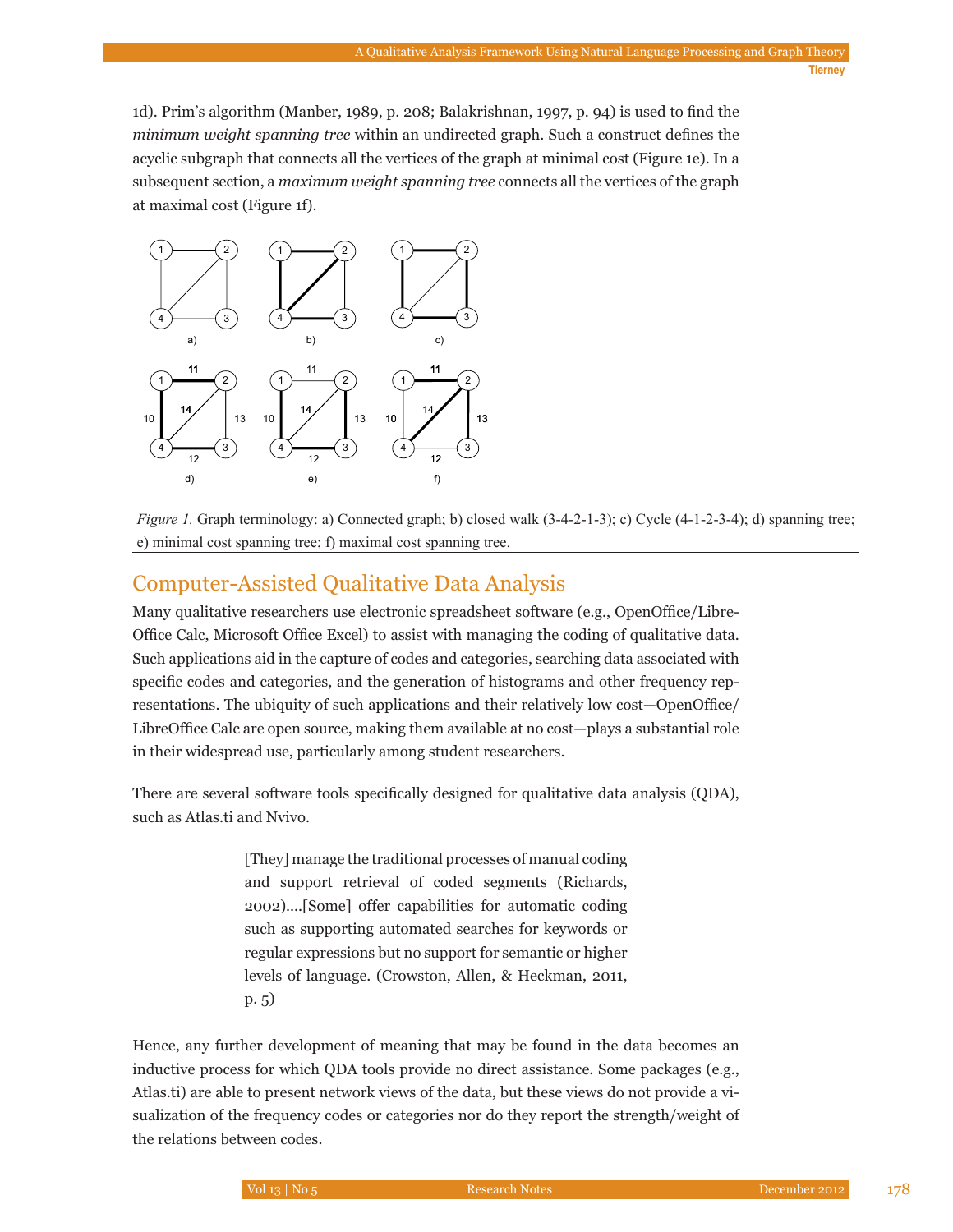Open source packages offer the researcher tools for QDA. NLP libraries such as Carrot2 and Apache's OpenNLP require additional programming to form an integrated application. RapidMiner is a mature data mining tool with text processing and visualization capabilities but would require some customization or the development of ad hoc procedures to analyze qualitative research data.

The IBM SPSS Text Analytics for Surveys (TAS) package incorporates several features which bookend the categorization process. (TAS does not use the standard code and category method where categories are mutually exclusive. Instead, it uses nonexclusive categories.) Prior to the categorization step, TAS can use NLP to identify potential categories which the analyst can then keep or discard. Once categories have been developed, the visualization component of TAS offers features not found in other packages. The researcher can use the application's graphing capabilities to create category maps which show the relative strength of the relations between categories. The analyst can filter for weight ranges, further isolating specific data for closer analysis. No other packages were found to have this visualization capability.

# Method

The study data for which this natural language processing/graph theory (NLP/GT) method was first used originated from a series of semistructured qualitative interviews on participants' experiences using distance education technologies for lifestyle modification/behavior change. Five interviews were conducted generating over seven hours of recordings. The purpose of this report is to document the qualitative analysis process, thus any further description of the study or how the data was collected is considered ancillary and therefore not presented here.

The qualitative data analysis for the study used the IBM SPSS Text Analytics for Surveys V4 (TAS4) tool (http://www.spss.com/software/statistics/text-analytics-for-surveys/) to analyze the interview data. There are two key differences between TAS4 and other qualitative data analysis tools (e.g., Atlas.ti, Nvivo). First, it does not rely solely on the reasoning and capabilities of the researcher to carry out the analysis. Instead, through the use of internal resources such as dictionaries, thesauruses, templates, and libraries, it uses NLP to identify keywords within the data, providing results that are more objective than researcher induction alone. Second, there is no defined hierarchy as would be found in codes and their categories: There are only categories. Further, the categories are not mutually exclusive as is normally the case for traditional coding using codes and categories, thus the meaning of a single data object can be placed in more than one category. When the researcher assigns categories to a single quotation or other data object, TAS4 looks for keywords from that data object in other quotes, assigning the same category when a keyword or synonym match are found.

 TAS4 was selected for several reasons. Primarily, it was chosen on the recommendation of colleagues of the principal researcher on this study. In their experience, TAS4 substantially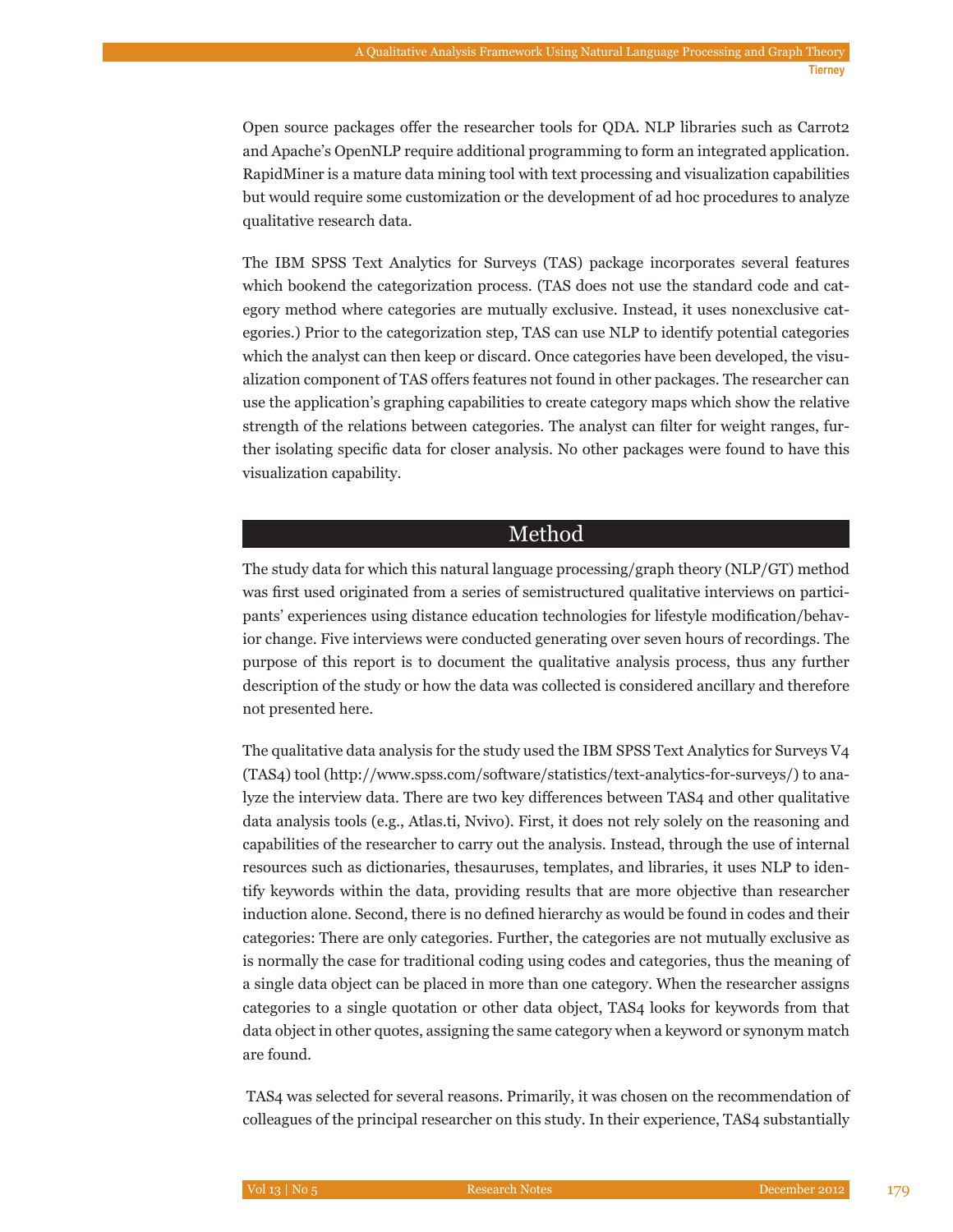reduced analysis time, sometimes by as much as 50% when compared to other methods/ tools. TAS4's visualization capabilities, particularly the category maps, enable researchers to more quickly expose meaning and nuance, thus enabling the development of themes more quickly. Furthermore, the validity of the analysis results is augmented as a result of machine-processing, which could also result in time-savings by not having to reanalyze data based on questioning of data that can arise when analysis is completely subjective.

In order to replace the hierarchical nature normally found in codes and categories, a relationship which aids in the identification of themes, a hierarchy based on order of magnitude (i.e., powers of 10) was introduced. For this study, a *first order* category had at least 100 (102 ) shared responses, a concept that has been associated with two or more categories, with other categories; a *second order* category had from 10 to 99 (10<sup>1</sup>) shared responses; a *third order* category had 9 (10°) or fewer shared responses. Figure 2 illustrates these concepts. A more generalized heuristic would define the "orders" in a data set based on the category frequencies found in that data set. Orders of magnitude seemed to be appropriate, but another researcher may decide to use another scheme based on the number of categories generated and their respective frequencies. With the order of magnitude approach, first order would include those categories whose frequencies had a factor with the highest power of ten, second order would have the second highest power of ten as a factor, and so on. The maximum number of "orders" for any dataset would be the exponent of ten in the first order frequencies plus one because the factor  $10^{\circ}$  represents the lowest order. This can be expressed mathematically, using scientific notation as

# *Category frequency* = *F* (10*n)* )

where  $F$  is a ratio-level measurement greater than or equal to 1 and less than 10 [i.e.,  $53=5.3(10^{1})$ ,  $942=9.42(10^{2})$ ; *n* is the exponent (power) of ten, also the order of magnitude. The maximum number of orders would be  $n + 1$ . For example, a data set with the highest category frequencies being greater than or equal to 1,000 but less than 10,000, the maximum number of orders would be 4 (i.e.,  $3 + 1$ ), first order category frequencies would have a factor of 10<sup>3</sup>, fourth order categories would have a factor of 10<sup>°</sup>.

For any category, its order,  $O_c$ , would be

$$
O_c = \left( n_{max} + 1 \right) - n
$$

where  $n_{max}$  is the order of magnitude of the first order categories and *n* is the order of magnitude of the specific category.

In order to reduce the "noise" within the category graphs, the concept of *degrees of separation* was introduced. Any two categories that had a direct relationship (i.e., they had shared responses between them) were identified as having one degree of separation. Categories that had responses common with another category, but not each other, were assigned two degrees of separation. Categories separated by two categories have three degrees of separation, and so on. See Figure 2.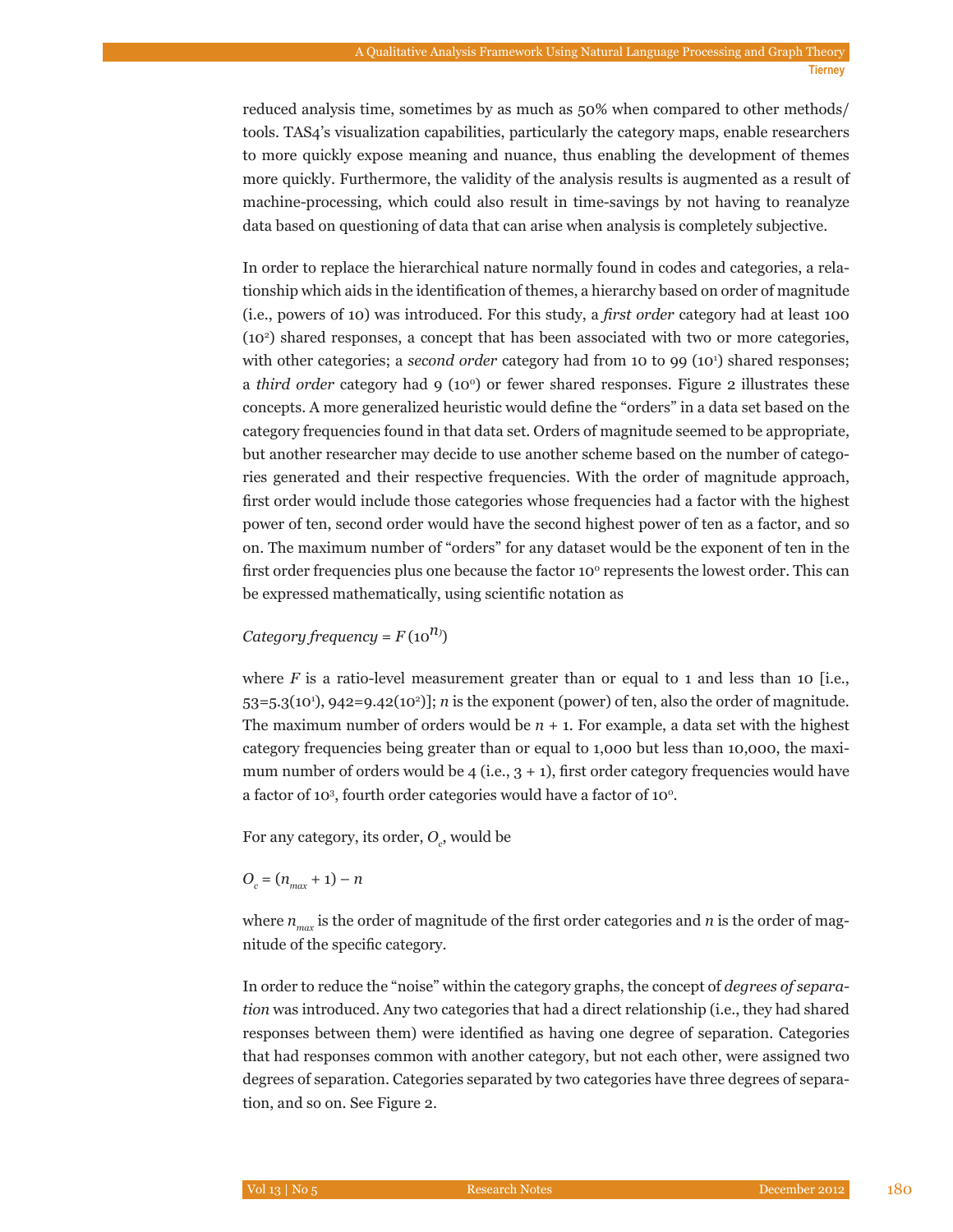## Results and Discussion

The steps in the analysis of the qualitative interview data collected for this study were as follows.

1) Transcripts were created from the audio recordings of the interviews.

2) The transcripts were then dissected to identify single concepts. Concepts are usually a single sentence or several sentences centered around a single idea.

3) The concepts were entered into a single electronic spreadsheet file, with each concept in its own cell.

4) Identifiers, unique codes for each interviewee, and demographic data were added for each entry.

5) Once completed, the spreadsheet file was imported into TAS4.

6) TAS4 processed the interview data using natural language processing to identify keywords within each quotation.

7) Categories with names meaningful to the study were created (e.g., role modeling, metacognition, trust, multimedia, etc.).

8) Categories were then assigned to individual quotes. Multiple categories were applied if



#### *Figure 2.* Code category order and degrees of separation relationships

appropriate (e.g., the quote "I am not a Facebook person" was assigned the *facebook*, *social support*, and *perception of others* categories).

9) If a category was improperly assigned as a result of the NLP, that quote was removed from the category. As an example, the natural language processing of the entire data set generated *people* as one of the keywords. The NLP engine uses synonyms, thus it would associate the term *person* with *people.* The quote "I am not a Facebook person" contains the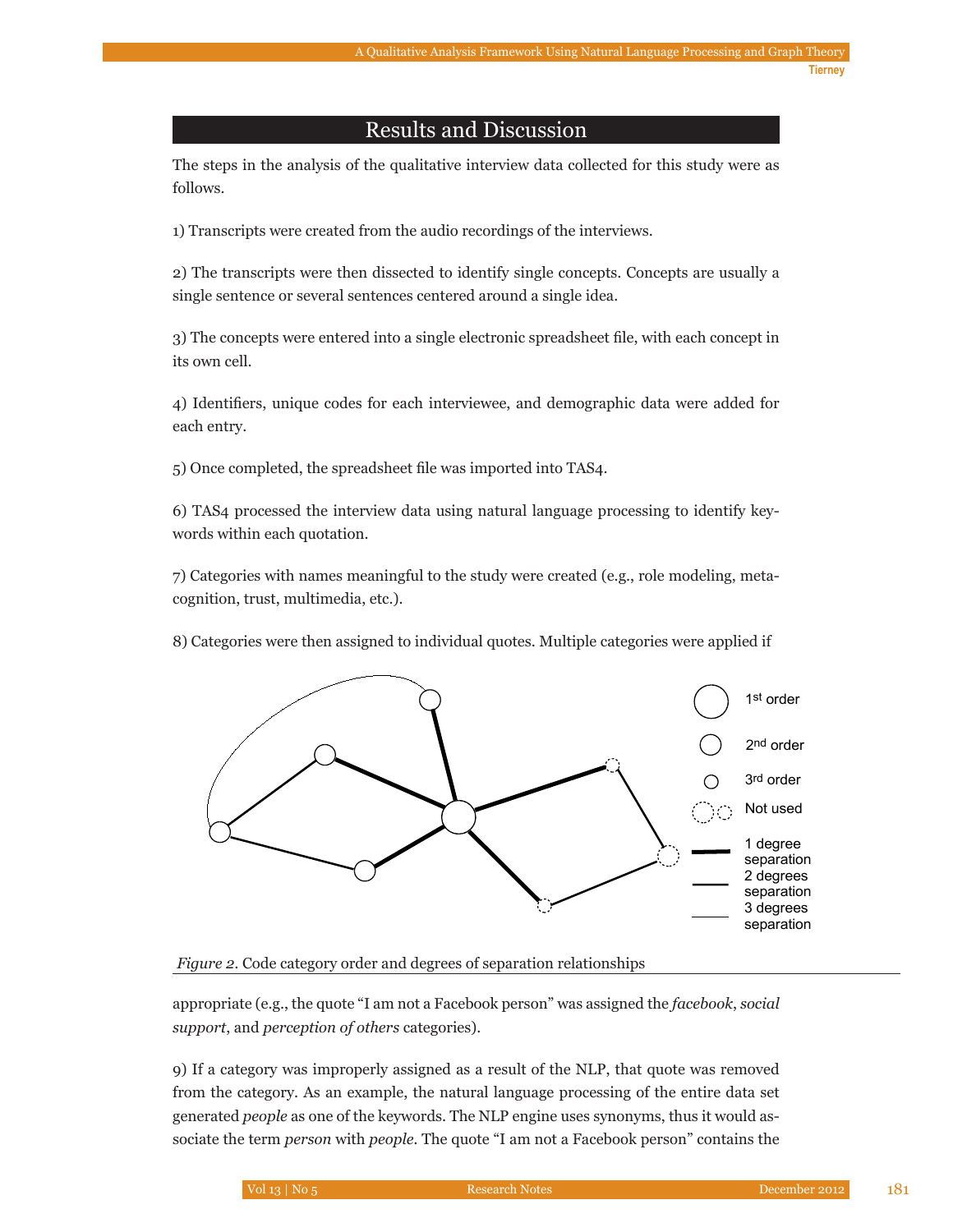keyword person. The researcher created the category *perception of others* and linked the quote "I am not a Facebook person" to it. As a result, any data that contains the word person would automatically be associated to perception of others. The quote "I am not an 'easy solution' person – anything like that would not interest me" was assigned to perception of others because it contained the keyword person. However, the quote's meaning was not about perception of others, per se, but was closer in meaning to *type of person*. The quote was removed from perception of others and linked to type of person.

10) The initial NLP generated several thousand keywords within the data. The researcher identified approximately 40 categories.

11) Five first-order categories developed. These categories were the basis of the themes found in the data analysis.

12) TAS4 created category graphs, or category webs as they are called in the software, which gave a pictorial representation of each of the first-order categories and their associated second-order categories.

The category graphs were used to develop and expand each of the themes. Most of the second order categories in a given graph had a direct relationship to the given first-order categories, hereafter referred to as having one degree of separation. Others only had an indirect relationship to the first-order category, and these were designated as having two degrees of separation. Figure 3a illustrates these concepts. Third order categories and categories with more than one degree of separation were not used in order to reduce the amount of "noise" in the graph. Figure 3b illustrates the difference between the original graph for the category *trust* and when third order categories have been removed. A third graph must be created that removes all categories and links with more than one degree of separation (Figure 3c). TAS4 was not able to isolate interview data between a given theme category and just one of its meaning categories. To overcome this limitation, an electronic spreadsheet file was constructed to allow examining only those data objects that were shared between the two categories.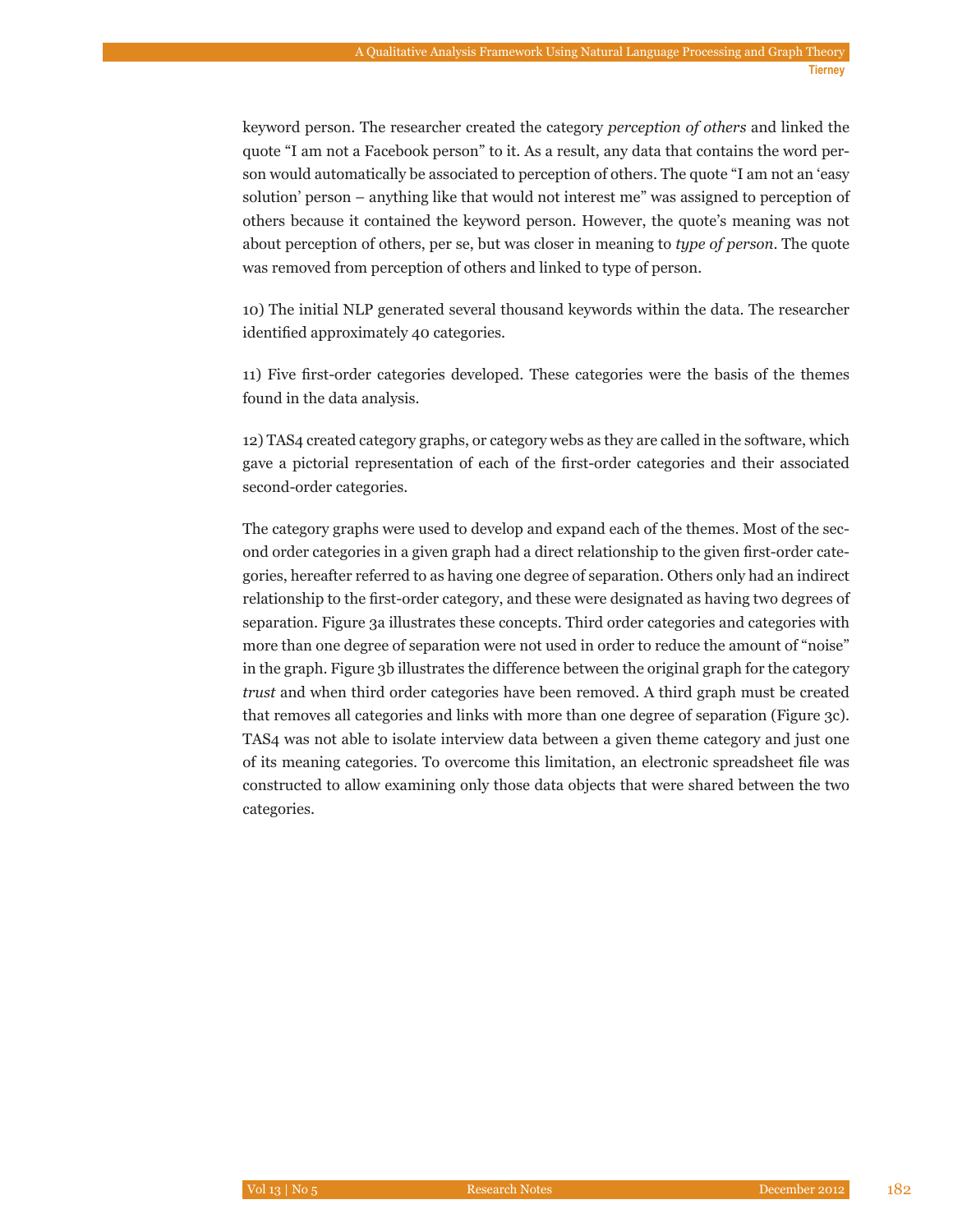

*Figure 3.* Shared response graphs for the "trust" category: a) all responses and categories; b) all third order categories removed; c) all remaining second degree categories removed, leaving a first order category tree.

# Categories Developed From Study Data

The transcribed interview data was broken down into 505 concepts. Using the natural language processing of TAS4, 38 categories were developed. Table 1 lists those categories and the number of concepts associated with each one.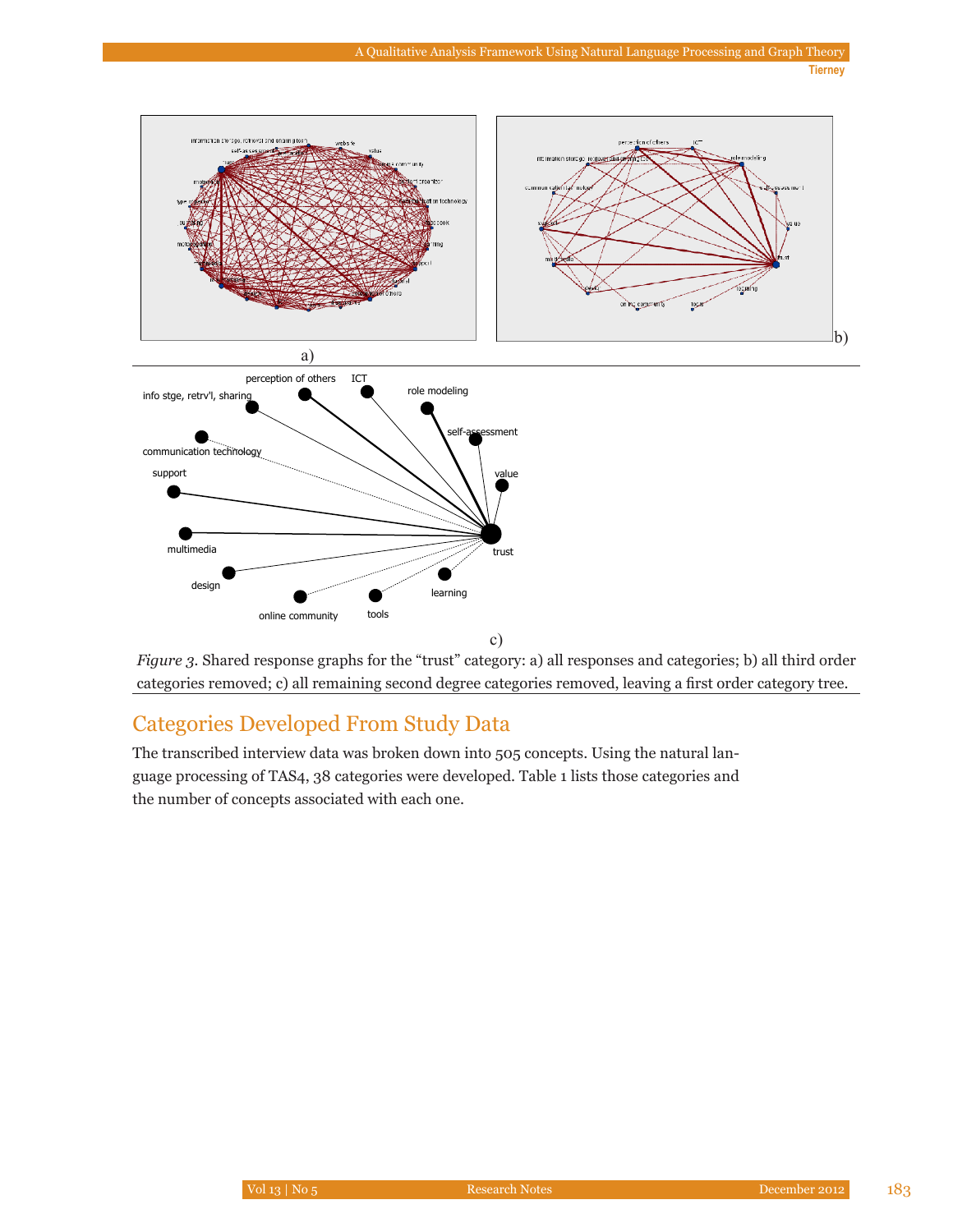### Table 1

#### *Categories Frequencies*

|                                          | Concept        |
|------------------------------------------|----------------|
|                                          |                |
| Category                                 | frequencies    |
| First-order categories                   |                |
| role modeling                            | 158            |
| multimedia                               | 141            |
| trust                                    | 118            |
| design                                   | 117            |
| support                                  | 106            |
| Second-order categories                  |                |
| self-assessment                          | 92             |
| <b>ICT</b>                               | 90             |
| perception of others                     | 88             |
| journaling                               | 71             |
| value                                    | 68             |
| info storage, retrieval and sharing tech | 60             |
| learning                                 | 48             |
| metacognition                            | 45             |
| tools                                    | 44             |
| content organizer                        | 38             |
| preparation                              | 26             |
| website                                  | 22             |
| type of person                           | 15             |
| online community                         | 15             |
| weight control beliefs                   | 14             |
| facebook                                 | 12             |
| motivation                               | 10             |
| tutorial                                 | 10             |
| Third-order categories                   |                |
| communication technology                 | 9              |
| dissonance                               | 9              |
| self-aware                               | 8              |
| self-efficacy                            | 7              |
| resilience                               | 7              |
| non sequitur                             | 6              |
| contemplation                            | 5              |
| limited time                             | 3              |
| content                                  | $\overline{2}$ |
|                                          |                |

# Theme Discovery

The use of graphs is not intended to be a graphical method of analysis with deterministic outcomes. Instead, their purpose is to aid the qualitative researcher, especially novice qualitative researchers, in discovering any structures that lie within the data and their relationships with the research question(s). To start the theme discovery within the study data set, a graph was constructed that included all the first order categories and the single degree of separation relationships between them. See Figure 4. Using the maximum spanning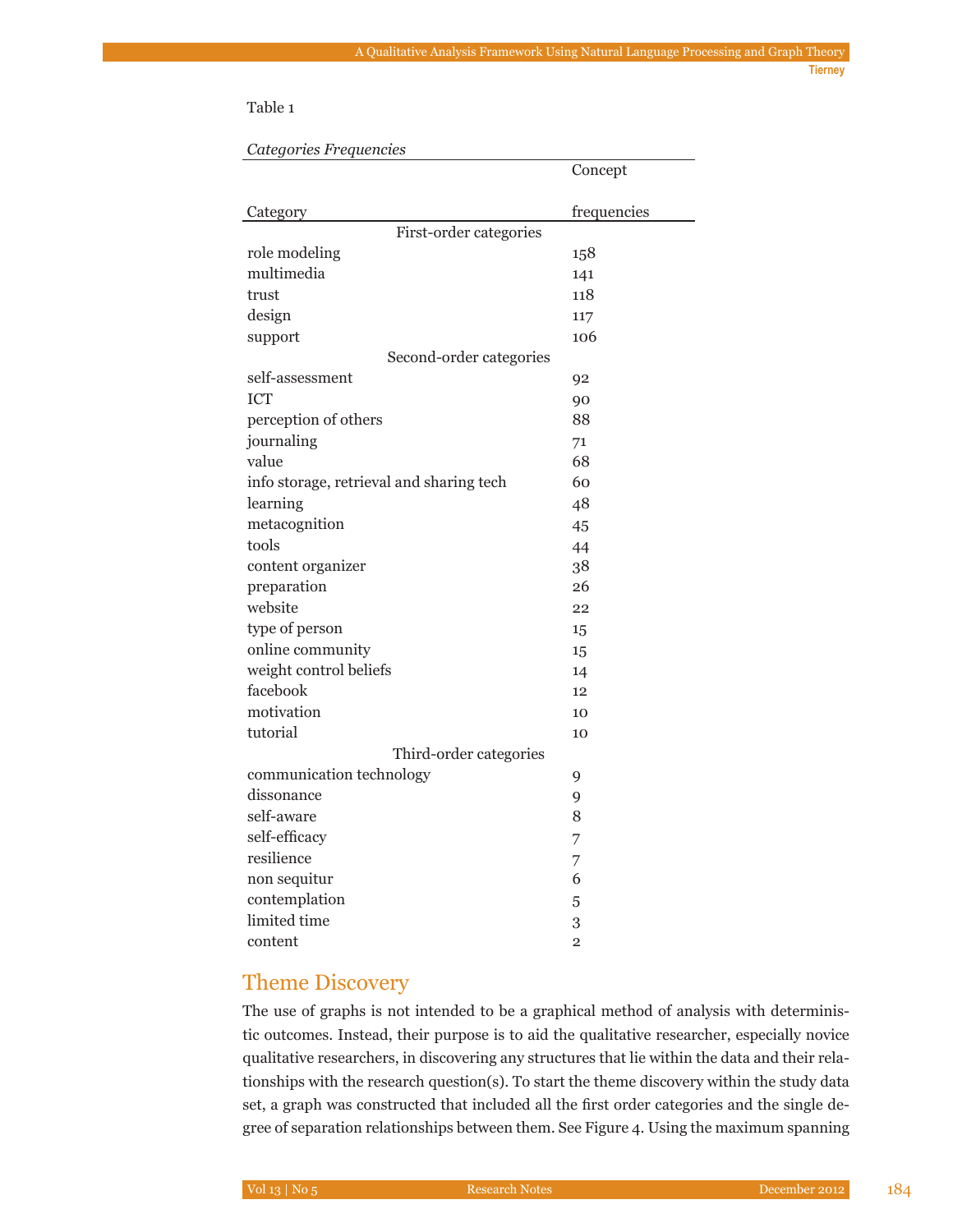tree method from graph theory, a graph was constructed that contains all of the first order categories and only the relationships amongst those activities with the highest shared response rate. See Figure 5. Upon examination of the maximum spanning tree graph, a number of category pairings were identified: design | multimedia; multimedia | role-modeling; role-modeling | trust; trust | support. These pairings were then qualitatively analyzed for meaning.



*Figure 4.* First-order category graph



*Figure 5*. Maximum cost spanning tree of first order category graph.

Themes could have been developed from the maximum cost spanning tree using three subgraphs: role modeling—multimedia—design; multimedia—role modeling—trust; and, role modeling—trust—support. However, there was no obvious way, through the included edges, to relate the start and end nodes of each subpath thereby creating more cohesive themes. Therefore, in order to find such logical connections within the data, the first order category graph was revisited, removing all relationships among the first-order categories with less than approximately 24 shared responses (Figure 6). This resulted in the identification of three cycles in the graph that might help in better formulating the themes (Figure 7):

- role modeling, multimedia, and design (Figure 7a);
- role modeling, multimedia, and trust (Figure 7b);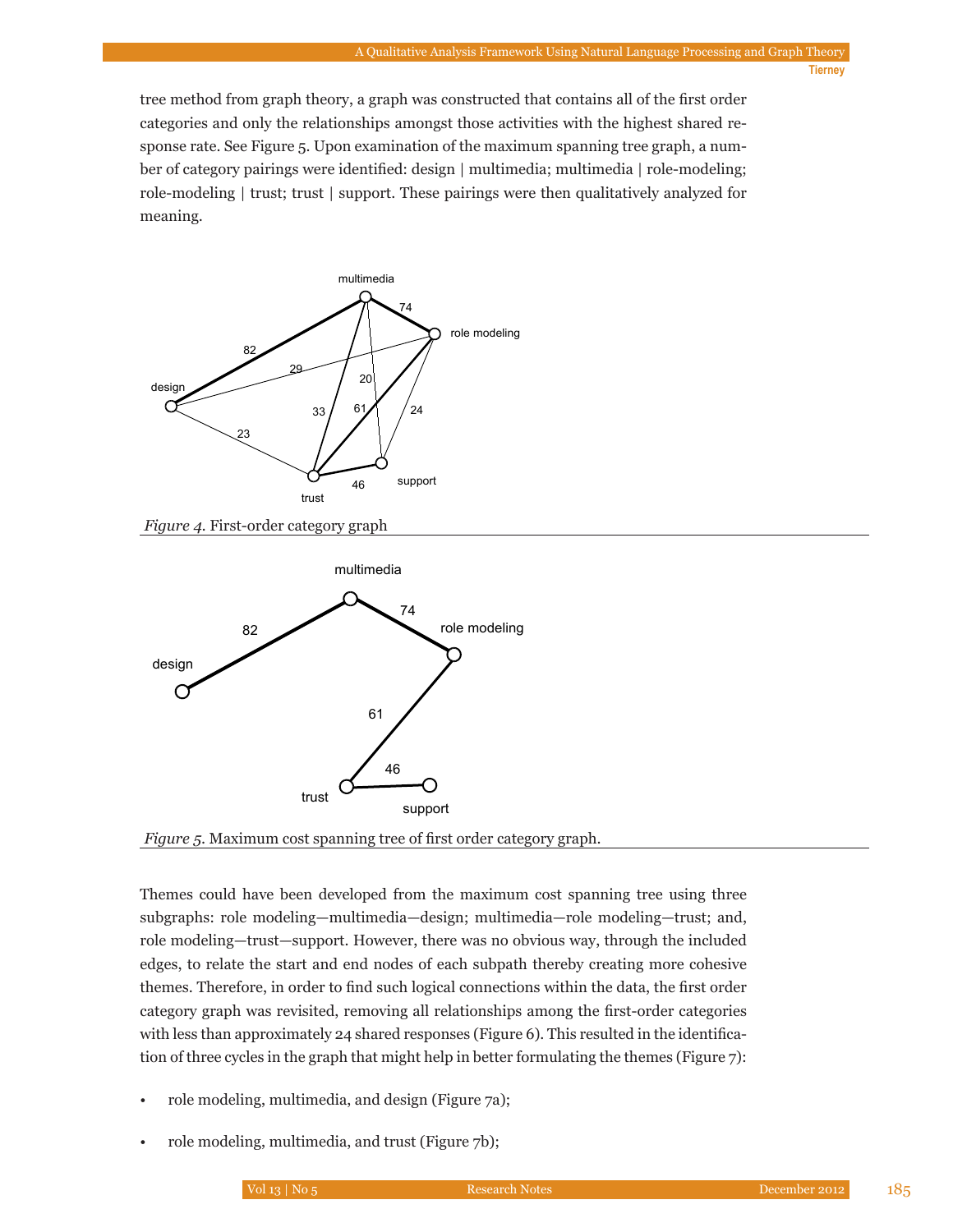• role modeling, trust, and support (Figure 7c).

Based on these combinations, three themes were developed. These themes and what they mean for distance-based lifestyle change are as follows: 1) Online multimedia resources for lifestyle change should be designed for role modeling; 2) Online multimedia for the purpose of



```
Figure 6. Reduced first order category graph
```
role modelling should promote a sense of safety and security, avoid risk of physical or emotional harm, and ensure that only accurate up-to-date information is provided; 3): Social support for lifestyle change should involve trusted role models.



*Figure 7.* First-order category trinaries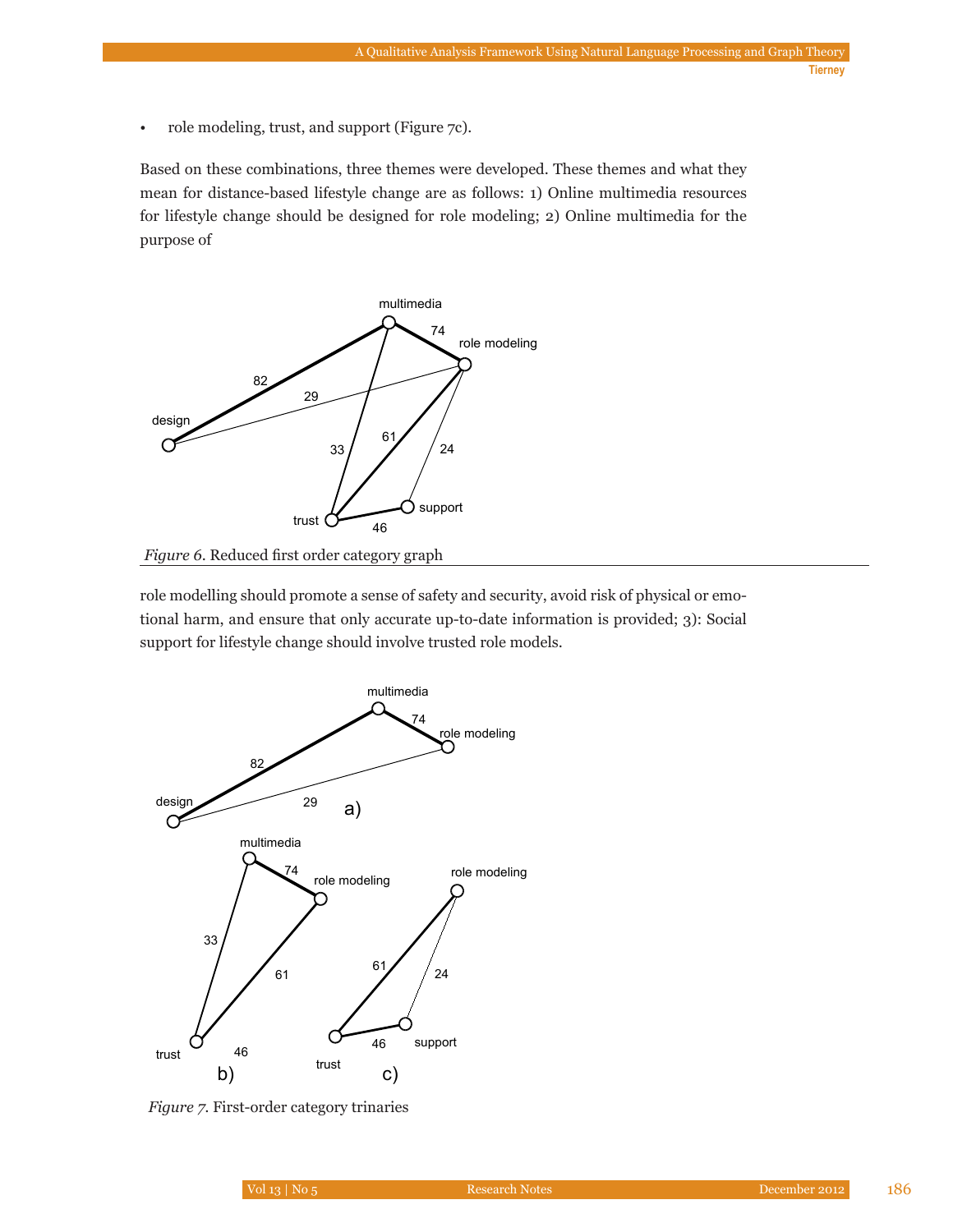## Conclusion

Analyzing qualitative data can be a laborious and at times pedantic, time-consuming process. Conceptualization, especially for new researchers, can be very difficult to master. A new class of qualitative data analysis software which uses natural language processing offers tools to both simplify and accelerate the discovery of new themes and theory within that data. The concepts presented in this paper have built on natural language processing to further accelerate the discovery of what lies within the data.

This project has exposed opportunities for further research in several areas. No formal comparison was made with other tools such as Atlas.ti or Nvivo prior to embarking on the use of TAS4. Nonetheless, TAS4 does appear to have some strengths over these other software packages. Its nonexclusive use of categories uniquely allows for the generation of graphs. And with the ability to build and extend templates, the speed of analysis is almost certain to be increased when working on data sets within a given field, compared to other tools. (For the demonstration project described in this report, the categorization and theme development for 505 concepts took less than two days.) A study to identify such time savings would prove very useful in supporting the use of graph theory and natural language processing for qualitative data analysis. The cost of applications like TAS4 represent a substantial barrier to their adoption, especially in academia. The availability of open source natural language processing packages and other data/text mining software (e.g., Apache NLP, RapidMiner) may represent an avenue to the wider adoption of NLP-based qualitative data analysis.

As with all new approaches, only their use in different situations can help to debug and refine them. It is hoped that others will do exactly that to enhance the robustness of using graph theory with qualitative data natural language processing. In addition to new validation attempts of the method based on first order categories, analysis at a finer granularity than was attempted in the study for which the method was developed needs to be carried out. It is believed that when second and third order relationships are included, very subtle nuances can be discovered and teased out, further strengthening the contributions of qualitative studies.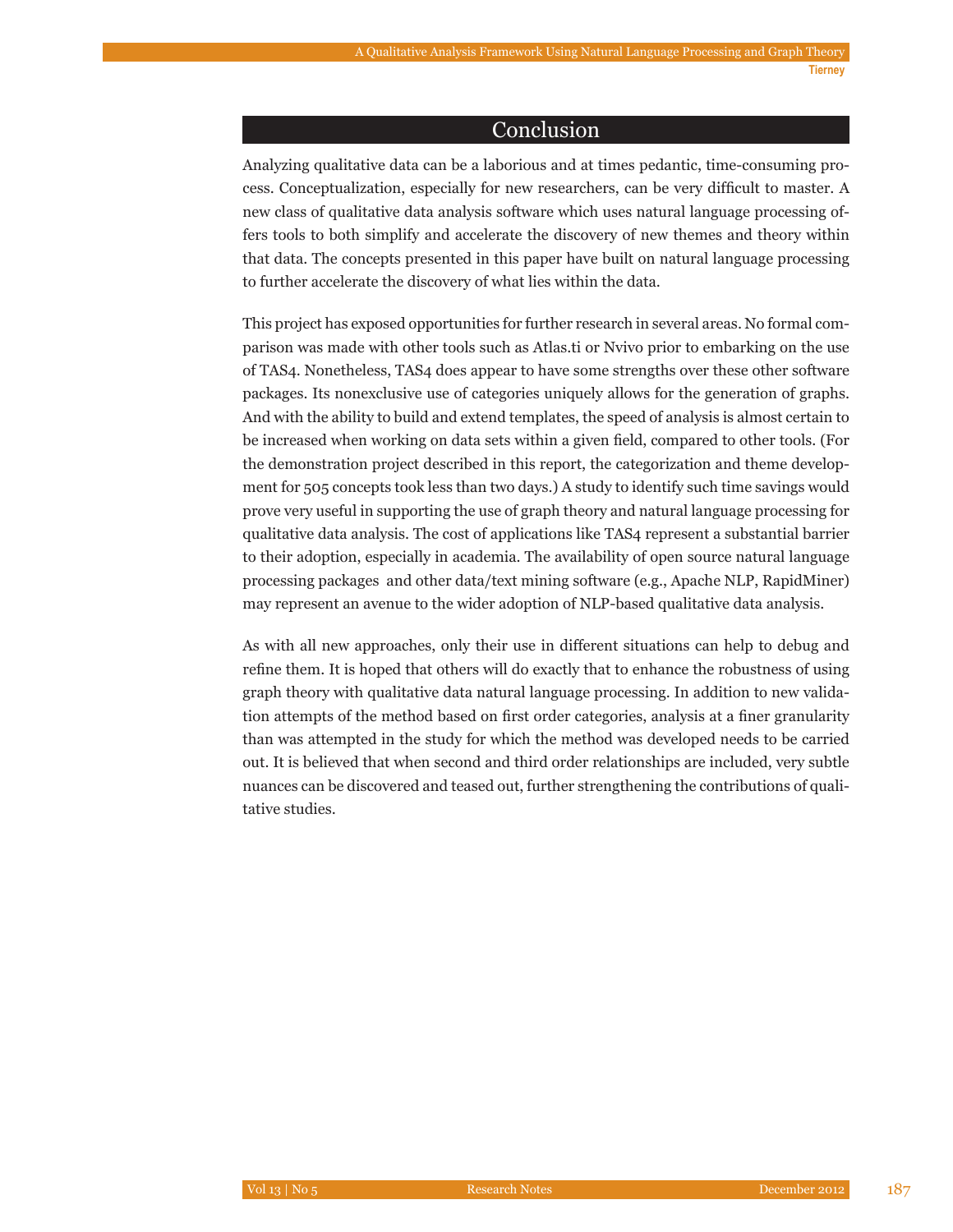# References

- Artificial intelligence (n.d.). In *Free online dictionary of computing*. Retrieved September 1, 2011 from http://foldoc.org/artificial+intelligence.
- Balakrishnan, V. K. (1997). *Schaum's outline of theories and problems of graph theory*. New York, NY: McGraw-Hill.
- Crowston, K., Allen E. E., & Heckman R. (2011). Using natural language processing for qualitative data analysis. *International Journal of Social Research Methodology*. Doi:10.1080/13645579.2011.625764.
- Crowston, K. (2010). *Machine learning and rule-based automated coding of qualitative data*. Paper presented at ASIST 2010, Pittsburgh, PA.
- Denzin, N. K., & Lincoln, Y. S. (2011). The Sage handbook of qualitative research ( $4<sup>th</sup>$  ed.). Thousand Oaks, CA: Sage Publications, Inc.
- Manber, U. (1989). *Introduction to algorithms: A creative approach*. Reading, MA: Addison-Wesley Publishing Company.
- Miles, M. B., & Huberman, M. (1994). *Qualitative data analysis* (2nd ed.). Thousand Oaks, CA:Sage.
- Natural language (n.d.). In *Free online dictionary of computing*. Retrieved September 1, 2011 from http://foldoc.org/natural+language
- Neuman, W. L. (2006). *Social research methods: Quantitative and qualitative approaches* (6th ed.). Boston, MA: Pearson Education Inc.
- Roberts, C. W. (2000). A conceptual framework for quantitative text analysis: On joining probabilities and substantive inferences about texts. *Quality & Quantity, 34*(3), 259–274.
- Strauss, A. (1987). *Qualitative analysis for social scientists*. New York, NY: Cambridge University Press.
- Tierney, P. (2011). *Exploring the use of distance education technologies for lifestyle change* (Unpublished master's thesis). Athabasca University, Athabasca, AB. Retrieved from http://hdl.handle.net/10791/12
- Yin, R. K. (2009). *Case study research: Design and methods* (4<sup>th</sup> ed.). Thousand Oaks, CA: Sage Inc.